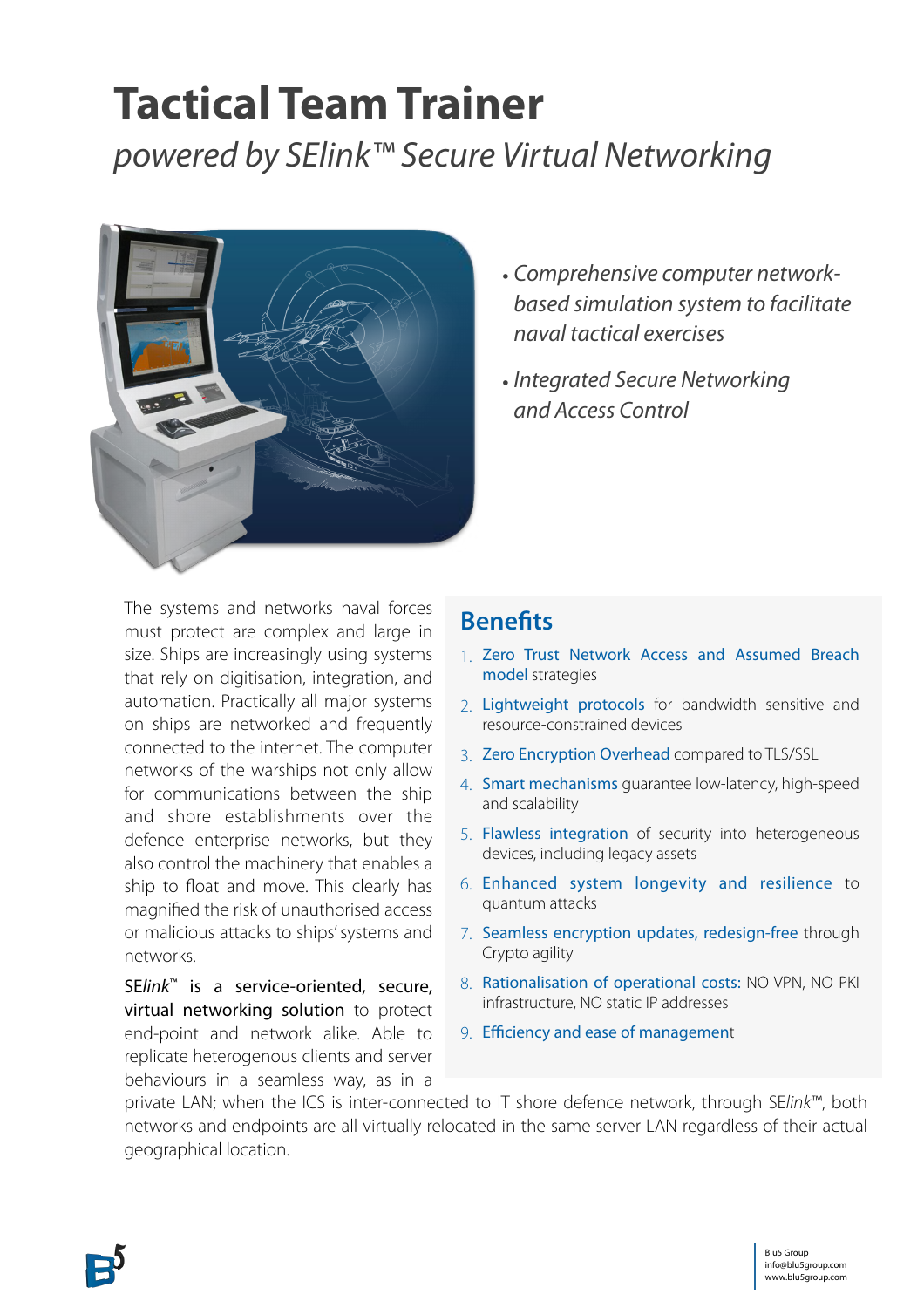# **Tactical Team Trainer**  *powered by SElink™ Secure Virtual Networking*

Tactical Team Trainer is an interactive computer network-based naval tactical exercise simulation system, providing commanders with realistic decision making environment and facilitating advanced planning exercises for joint operations and multi-threat warfare.

## **Tactical exercise capabilities**

- Anti surface warfare
- Anti air warfare
- Anti submarine warfare
- Submarine operations
- Electronic warfare for sensor and communication
- Mine warfare
- Amphibious operation
- Multi threat warfare
- Joint forces operation
- Firing and correction for naval weapon exercises





## **Database availability**

- Ships and submarine database
- Aircrafts, fighters and helicopters database
- Land and amphibious vehicles database
- Weapon database (gun, SS-SA-AS missile, torpedo, mines, bombs, and depth charges)
- Electronic warfare for sensor and communication
- Sensor database (visual, radar, sonar, infrared, telescope)
- Electronic warfare and countermeasure database
- NATO tactical symbols database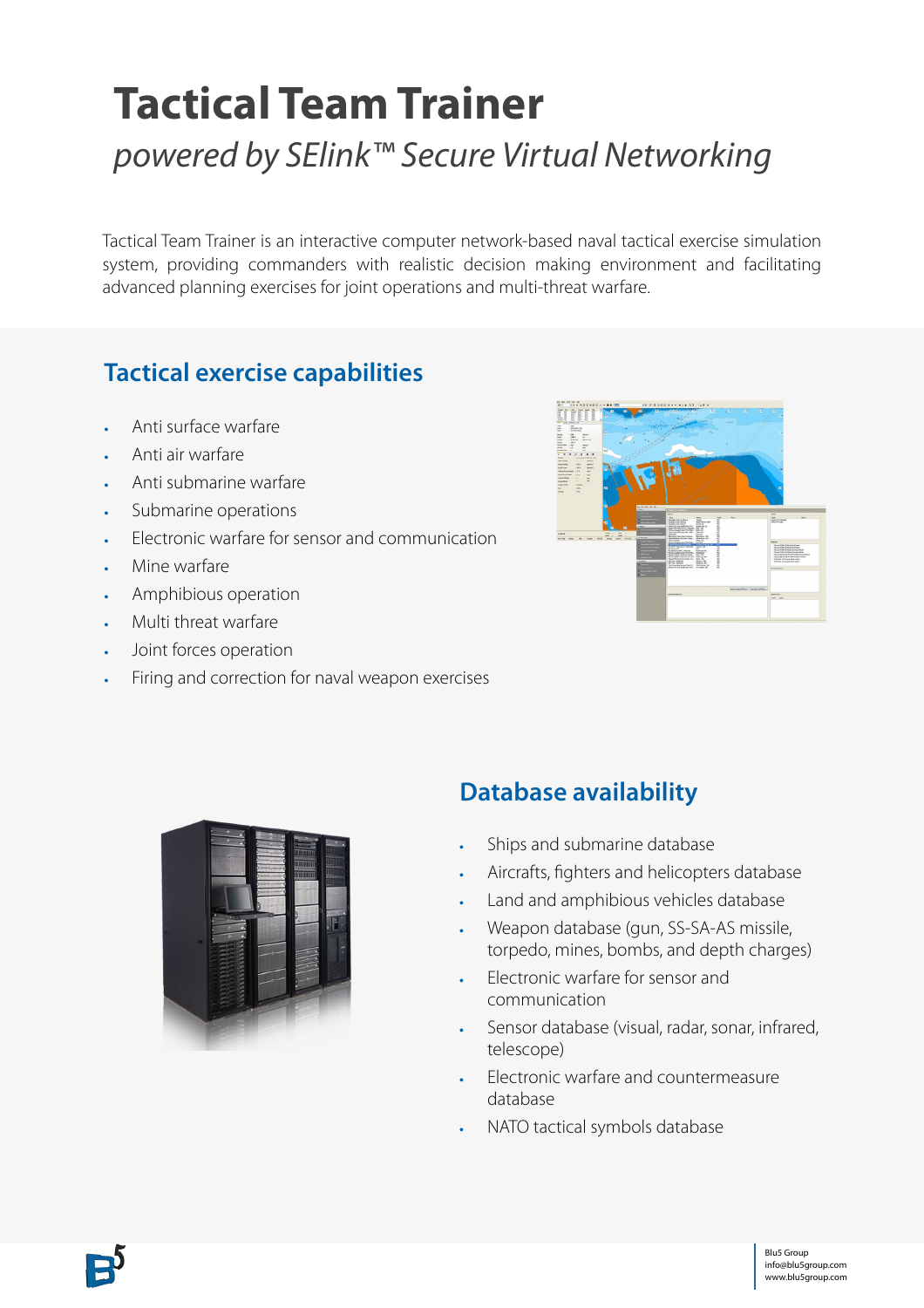# **Tactical Team Trainer**

*powered by SElink™ Secure Virtual Networking*

## **Controller Station**

Scenario is an essential part of the simulation and is easily built using the included scenario builder: Database availability, including vehicles sensors, weapons, countermeasure, supports the capability of each object deployed in the scenario.



#### **FEATURES**

- Scenario builder
- Various environment states
- Exercise handling, monitoring, control
- Multiple forces in one scenario
- Communication channels setting
- Tactical and information display
- Overlays and non-realtime platforms on the run
- Various movement handle and models
- Simulated sensor control and display
- Simulated radar and data jamming
- Datalink simulation
- Simulated weapon control and engagement
- Interaction between platforms, weapons and countermeasures
- **Exercise review**

#### **Rich support for tactical exercises**

Tactical map and information screens allow students to fully control the operations their own ships, including manoeuvres, weapon controls and engagement, sensor operations, creation of non-real objects and many other actions.

Some modules request real operational devices, but others are adapted to fit the essential functional and tactical simulation purpose.

#### **Full functionality exercise controller**

Controller's station provides full exercise control functionality; from scenario creation, arrangement of platforms, starting positions, handling of all platforms, operations and scenario adjustments at runtime.

Controller's and Auditorium's screens are connected for debriefing purposes.

## **Training Setup**

#### **CUBICLE FOR STUDENT**

One cubicle contains four workstations for

- Commanding Officers
- Principle warfare officers
- Sensor and detection officers
- Ship manoeuvre officers

This configuration may vary depending on the exercise requirements.

#### **AUDITORIUM ROOM**

Large room for briefing and debriefing; Exercise objective, plan, role and cubicle group will be discussed at briefing;

Exercise result and review from any cubicle or controller tactical display can be shown at debriefing session.

#### **CONTROLLER ROOM**

Controller room contains four workstations to

- Prepare the scenario
- Observe and maintain exercise at training time
- Handle communications for all cubicles
- View real time student actions with the monitoring feature
- Control and facilitate briefing and debriefing screen view

#### **SERVER ROOM**

All servers will handle data processing and transfer during exercise, supported by fast and recent technology to ensure data reliability and stability.